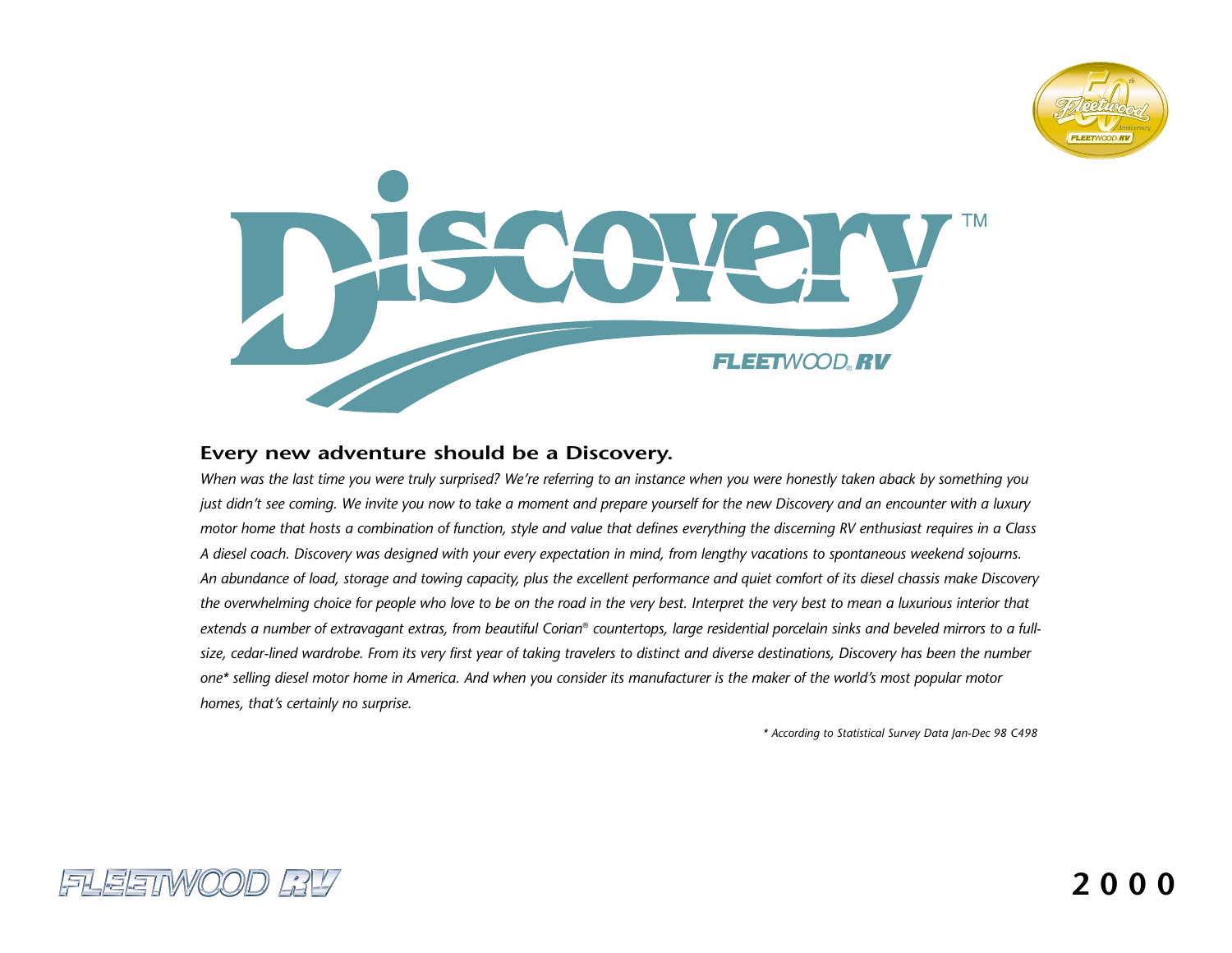# **2000 Discovery Floor Plans**





- *Living Room/Galley Slide-Out*
- *Swivel Recliner with Flip-Up Table*
- *Island Queen Bed*
- *Optional Free-Standing Dinette*
- *Optional Love Seat*
- *Fully Enclosed Bathroom*



- *Living Room/Dinette Slide-Out*
- *Wardrobe Slide-Out*
- *Swivel Recliner with Flip-Up Table*
- *Private Toilet*
- *Island Queen Bed*
- *Vanity Table*
- *Optional Washer/Dryer*
- *Optional Free-Standing Dinette*
- *Optional Love Seat*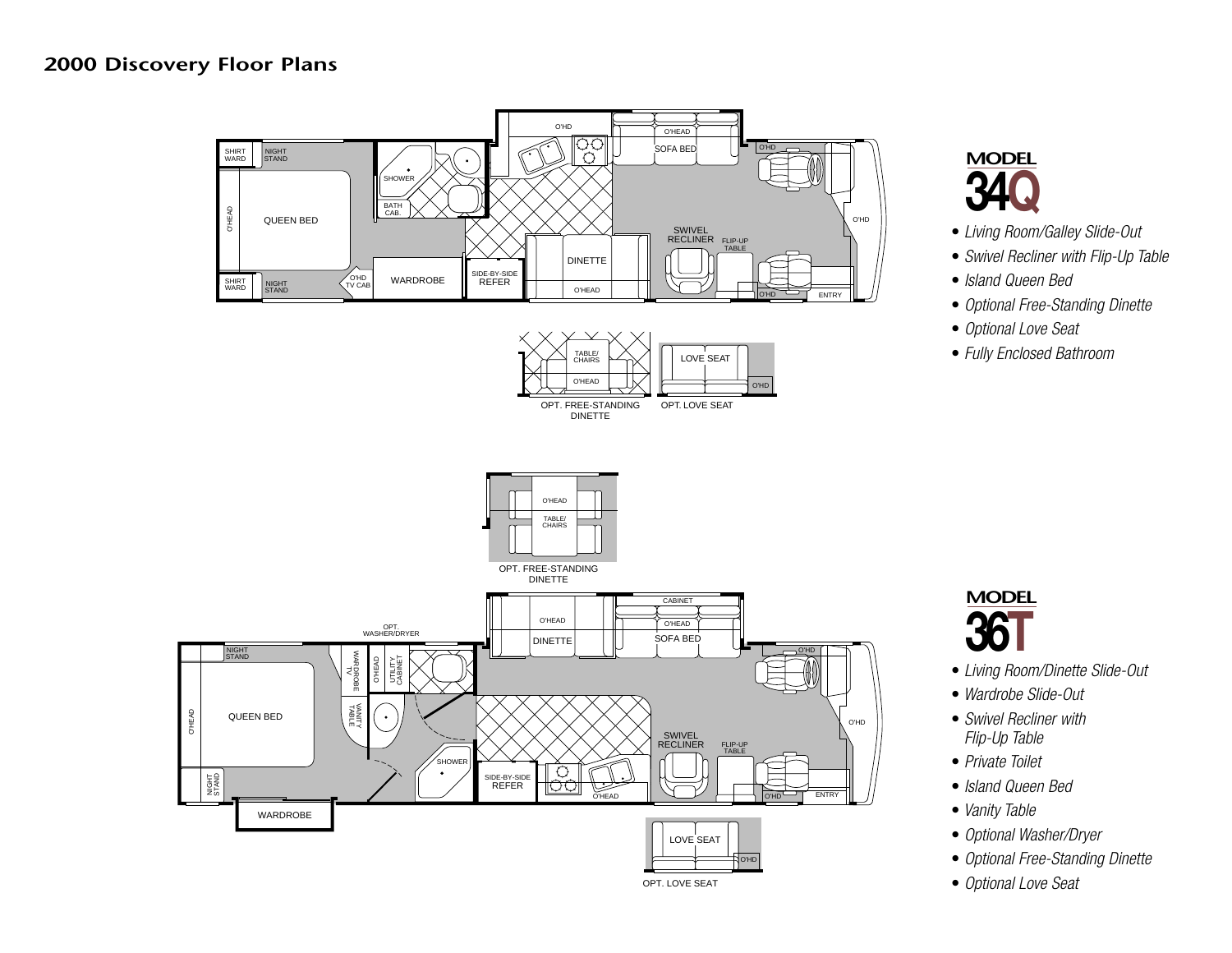



- *Living Room/Galley Slide-Out*
- *J-Lounge Sofa*
- *Roomy Wardrobe and Utility Cabinet*
- *Optional Washer/Dryer*
- *Island Queen Bed*
- *Private Toilet*



- **MODEL 37**
- *Living Room/Dinette Slide-Out*
- *Swivel Recliner with Flip-Up Table*
- *Private Toilet*
- *Island Queen Bed*
- *Optional Free-Standing Dinette*
- *Optional Love Seat*
- *Wardrobe Slide-Out*
- *Optional Washer/Dryer*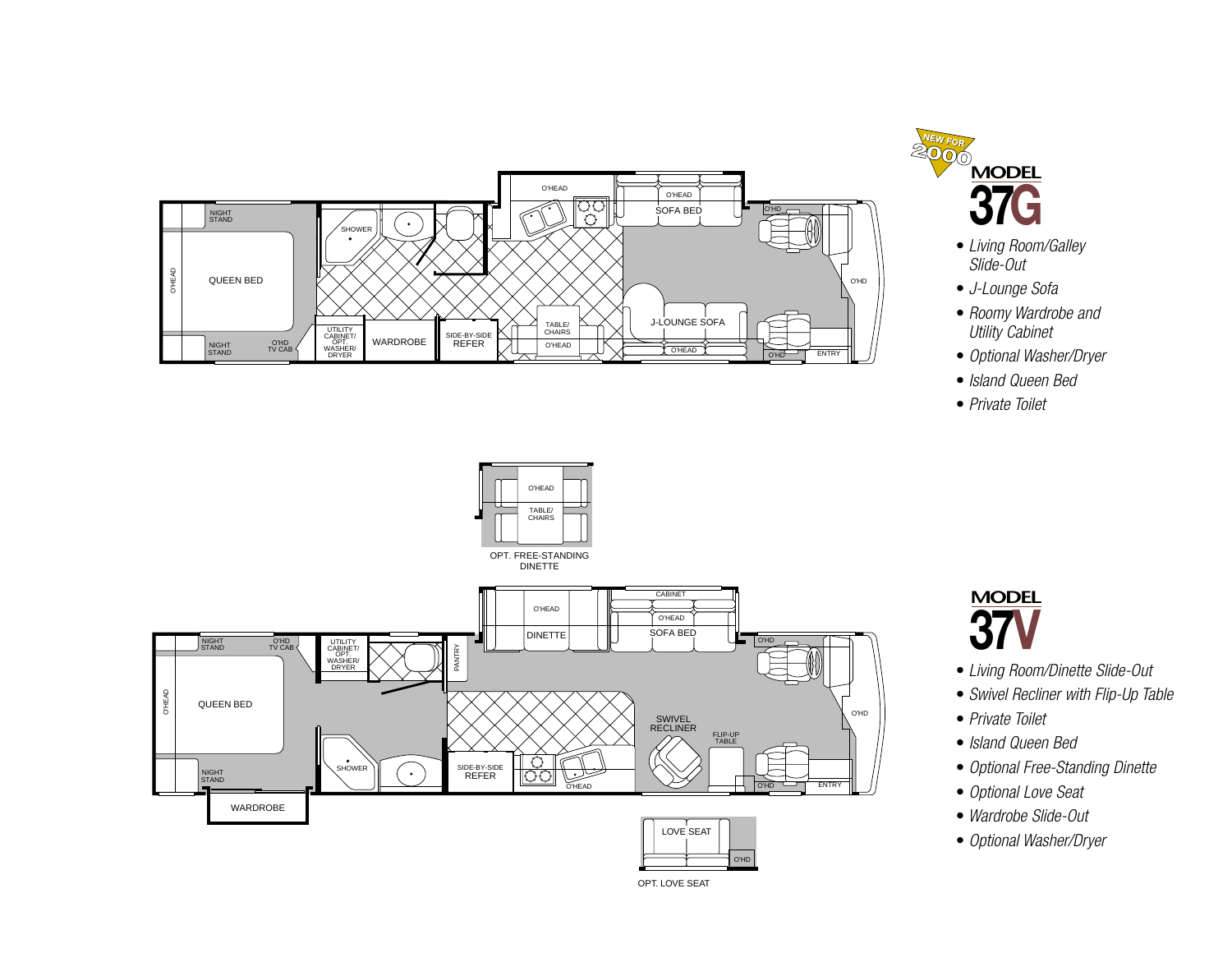# **2000 Discovery Standard Features**

#### **EXTERIOR**

Fiberglass Front/Rear Cap Fiberglass Front Quarter Panels Fiberglass Rear Wheel Well Trim Aerodynamic Styling Entry Door with Deadbolt Latch Slider Windows Throughout Discovery Logo Badging Utility Compartment with Exterior Shower 4-Point Manual Hydraulic Levelers Roof LadderExterior Assist HandleRemote Heated Rear View Mirror20' Sewer HosePark Cable Receptacle Awning Rail/Drip Molding (Both Sides) Power Entry Step Dual Battery Charge Control Porch Light 3 Colorway Graphics to Match Decor Lower Body Accent Paint

#### EXTERIOR AUTOMOTIVE

Large Curved Aerodynamic Windshield Undercoating Stainless Steel Wheel SimulatorsValve ExtendersUnderhood Utility Light Steel Surface on BulkheadTrailer Hitch with 7-Point Electrical Hook-Up Large Single Headlamps with Turn Signal Rear Vision CameraSingle Motor Windshield Wipers with Wet Arm Mud Flaps Fog Lamps

#### BODY STRUCTURE

Vacubond Upper/Lower Floor Vacubond Walls with Smooth Exterior Fiberglass Radiused Roof with Ducted A/CRubber RoofSteel Floor/Wall/Ceiling Framing

#### PLATFORM CONSTRUCTION

Basement Floor Configuration Heated Water & Holding Tank Compartments Polyethylene Luggage Compartment Boxes Steel Truss System

#### INTERIOR LIGHTING

Wardrobe Lighting Fluorescent Lighting Decor Lighting Incandescent Lighting Wall SconcesMake-Up Lights in Bath

#### EXTERIOR STORAGE

Insulated Luggage Doors Single-Paddle/Metal Latches Continuous One-Piece Bulb SealHidden, Stainless Steel Latch Rods Hidden Lift Strut Supports (one per door) Lighted Compartments Rotomolded Compartments Steel Seal Frames

#### ELECTRICAL

Doorside Patio Receptacle 120V/12V AC/DC Converter with 1000 Watt InverterCentral Electrical Panel120V/12V Wire Raceway 3-Way Water Pump Switch 6.5kW Generator30-amp Service Wall SwitchesECC Climate ControlDual 6V/Deep-Cycle 218-amp House Batteries

#### **INTERIOR**

3 Interior DecorsSkylight In Tub/Shower Glass Shower Door with Bright Brass Frame Alder with Cherry Finish Wood Grain Printed Plush Wall-to-Wall Nylon Carpet w/Carpet Pad Wood DrawersRoller Guide Drawer Slides with Transit Ship Locks Radius Corner Cabinetry Brass Finished Cabinet HardwareMini Blinds (Metal) Bedspread with Decor Pillows Pillow Top Innerspring Mattress Hardwood Cabinet Doors & DrawersCorian® Countertops in Galley & Lavy Crown Molding Laminate Floor Tile in Galley & Bath HeadboardBeveled MirrorsSlide-Out Dinette Bins with LocksWindow Coverings Wainscot Paneling in Bedroom Hardwood Bath Door/Trims Wood Trim Table Tops (Dinette & Nightstands) Trash Basket in Galley Molded Tub/Shower with One-Piece EnclosureBright Brass Bath Accessories Residential Seat Styling Entry Rail Hardwood Raised Panel Cabinet Doors Adjustable Cabinet Shelves (Selected Cabinets) Sink Cutting Board Solid Divider DoorsLarge Double Porcelain Sink in Galley Porcelain Bowl in Lavy J-Lounge Sofa (37G only)

#### APPLIANCES

27" Panasonic® Stereo TV in Front OverheadRear 13" Panasonic® TVHi-Fi VCRSmoke DetectorLP DetectorCO Detector20M BTU/25M (Dual) Furnace 10-Gallon, Quick-Recovery Water Heater with D.S.I. 22" 3 Burner, High-Output Cook Top Light/Power Range Hood & Monitor Panel Folding Range Cover Dual Roof A/C High Efficiency w/Solar Panel on Front A/C Water Heater Bypass Battery-Operated Wall Clock Porcelain Toilet with Water SaverToilet Tank "Sani-flush" System Convection Microwave12-cu.ft. Dometic® Side-by-Side Refrigerator Single-Lever Galley Faucet Water Filter with FaucetDemand Water Pump with Filter Power Bath VentTV AntennaFantastic® Power Roof VentFire Extinguisher Telephone Jack in Dash Rear Speakers in Bedroom

#### INTERIOR AUTOMOTIVE

Intermittent Wiper Control Multi-Function Sun VisorsCruise ControlRadio with Cassette AM/FM/MX–Electronic Tuning Auxiliary Start Circuit Battery Shut Off Switch Auto A/C Heater ComboRadio Switch–Main/Auxiliary Soft Surface Automotive DashDriver/Passenger Captain's Chairs with Reclining Back/Slide Controls Dash FansTilt Steering Wheel 3-Point Seat Belts on Driver/Passenger Seats

*Product information and photography included in this brochure were as accurate as possible at the time of publication. For the most current product information and changes, please visit our Website at www.fleetwood.com or contact your local Fleetwood dealer. Subsequent refinements may be evident in the actual product. Prices and specifications are subject to change without notice. All fuel and liquid capacities are approximate and dimensions are nominal. Fleetwood has designed its motor home brands to provide a variety of potential uses for its customers. Each unit features the optimum storage, fluid, seating and sleeping capabilities. Though the customer enjoys this potential, he/she also has the responsibility to select the proper combinations of loads without exceeding the chassis weight capacities.*

# **New Discovery Features For 2000**

*Our engineering may set us apart from the rest. But the things you'll notice most, when you and your family take a trip, are the top-of-the-line features. This year we have, once again, added to an already large list of features with the following:*

- *27" Panasonic* ® *Color Stereo TV*
- *Optional Rear Cap Mural*
- *Toilet Tank "Sani-flush" System*
- *Optional 2000 Watt Inverter*
- *Optional Central Vacuum*
- *10-Gallon Water Heater*
- *Optional Home Theater Sound System*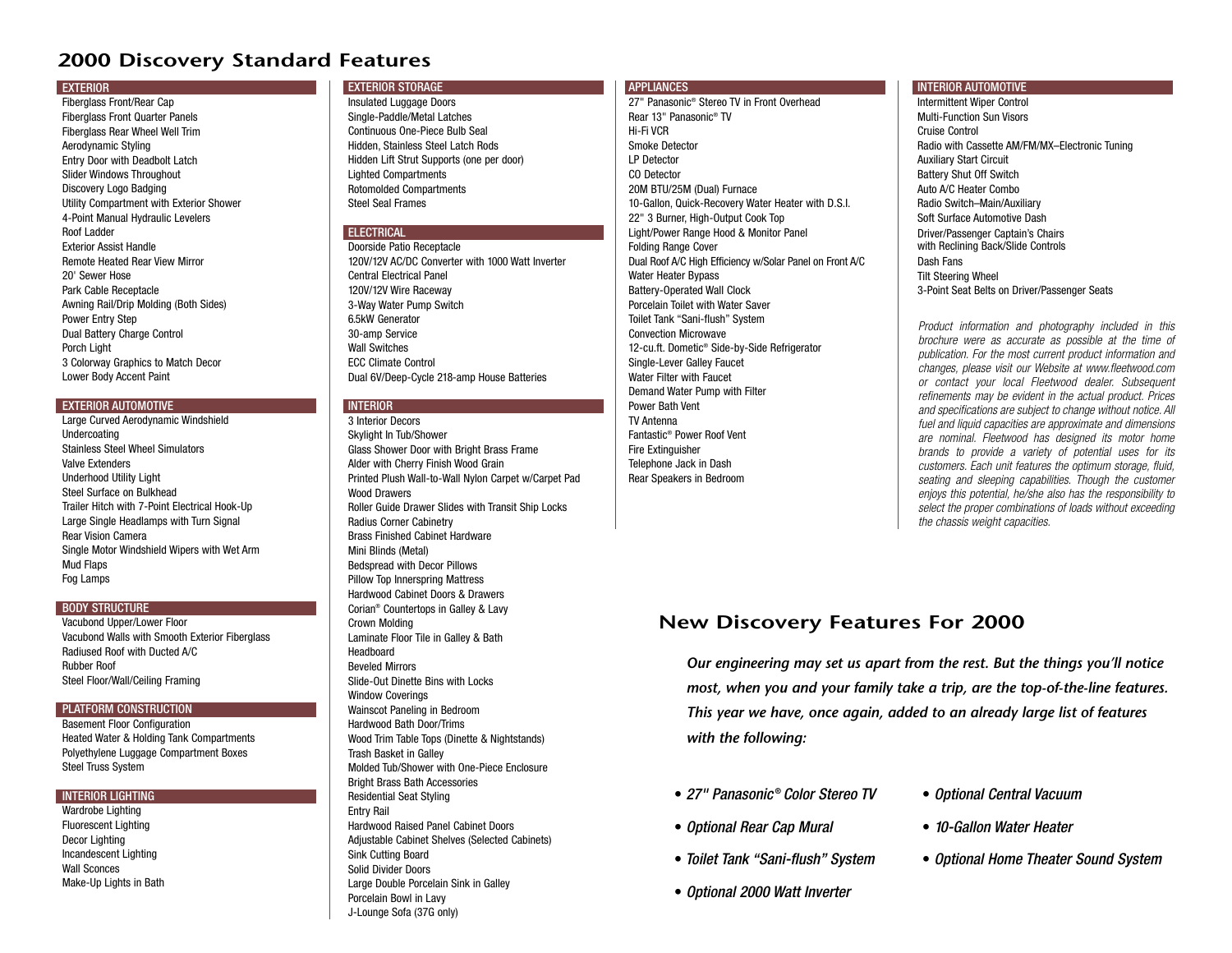|                        |                 |                 | NEW FOR<br>2000 |                 |
|------------------------|-----------------|-----------------|-----------------|-----------------|
| <b>EXTERIOR</b>        | 34Q             | 36T             | 37G             | 37V             |
| Awning-USA             | 0 <sub>pt</sub> | 0pt             | 0 <sub>pt</sub> | <b>Opt</b>      |
| <b>Front Mask</b>      | Opt             | Opt             | Opt             | 0 <sub>pt</sub> |
| Mural-Desert           | 0 <sub>pt</sub> | 0pt             | 0 <sub>pt</sub> | <b>Opt</b>      |
| Mural-Island           | 0 <sub>pt</sub> | Opt             | 0 <sub>pt</sub> | 0 <sub>pt</sub> |
| Mural-Eagle            | 0 <sub>pt</sub> | 0pt             | 0 <sub>pt</sub> | <b>Opt</b>      |
| Mural-Tiger            | 0 <sub>pt</sub> | Opt             | Opt             | 0 <sub>pt</sub> |
| Mural-USA Flag         | 0 <sub>pt</sub> | 0pt             | 0 <sub>pt</sub> | <b>Opt</b>      |
| Aluminum Rim-Class A's | 0 <sub>pt</sub> | 0 <sub>pt</sub> | 0 <sub>pt</sub> | <b>Opt</b>      |

| <b>INTERIOR AUTOMOTIVE</b>                       | 340 | 361             | 37G | <b>27V</b>      |
|--------------------------------------------------|-----|-----------------|-----|-----------------|
| <b>CB Radio Ready</b>                            | Opt | 0 <sub>pt</sub> | 0pt | Opt             |
| Stereo AM/FM with CD Player                      | 0pt | Opt             | 0pt | 0 <sub>pt</sub> |
| Power Seat-Driver                                | 0pt | 0 <sub>pt</sub> | 0pt | Opt             |
| Leather Driver/Passenger Seats with Power Driver | 0pt | 0 <sub>pt</sub> | 0pt | Opt             |

| <b>INTERIOR</b>                                     | 340             | 361             | 37G             | 37V             |
|-----------------------------------------------------|-----------------|-----------------|-----------------|-----------------|
| Leather J-Lounge Sofa                               | N/A             | N/A             | 0 <sub>pt</sub> | N/A             |
| Leather Sofa Bed                                    | Opt             | 0 <sub>pt</sub> | 0 <sub>pt</sub> | Opt             |
| <b>Leather Swivel Recliner</b>                      | 0pt             | 0 <sub>pt</sub> | N/A             | 0pt             |
| Free-Standing Dinette Table with Extension & Chairs | 0 <sub>pt</sub> | Opt             | N/A             | Opt             |
| Day/Night Pleated Shades                            | 0pt             | 0 <sub>pt</sub> | 0 <sub>pt</sub> | 0pt             |
| <b>Cedar Lining in Wardrobe</b>                     | N/A             | Opt             | N/A             | 0 <sub>pt</sub> |
| Multiple CD Changer                                 | Opt             | 0 <sub>pt</sub> | Opt             | 0 <sub>pt</sub> |
| Home Theater Sound                                  | 0 <sub>pt</sub> | 0 <sub>pt</sub> | 0 <sub>pt</sub> | 0 <sub>pt</sub> |
| Walnut Wood Grain                                   | Opt             | 0 <sub>pt</sub> | 0 <sub>pt</sub> | Opt             |
| Love Seat                                           | 0 <sub>pt</sub> | Opt             | N/A             | 0pt             |

| SLIDE-OUT                         | 340 | 861 |     | 27V |
|-----------------------------------|-----|-----|-----|-----|
| Galley-Galley/Sofa                | Std | N/A | Std | N/A |
| Living Room-Dinette/Sofa          | N/A | Std | N/A | Std |
| Bedroom Wardrobe-Closet/Organizer | N/A | Std | N/A | Std |

| SLEEPING ACCOMMODATIONS (STANDARD) | 34Q      | 361      | 37G      | 37V      |
|------------------------------------|----------|----------|----------|----------|
| Sofa Bed                           | 46"x 68" | 46"x 68" | 46"x 68" | 46"x 68" |
| <b>Dinette</b>                     | 39"x 74" | 39"x 74" | N/A      | 39"x 74" |
| Queen Bed                          | 60"x 80" | 60"x 80" | 60"x 80" | 60"x 80" |

| <b>APPLIANCES</b>                     | 340             | 361             | 37G             | 37V             |
|---------------------------------------|-----------------|-----------------|-----------------|-----------------|
| Range 3-Burner Drop-In                | 0pt             | 0 <sub>pt</sub> | 0pt             | 0pt             |
| Washer/Dryer                          | N/A             | 0 <sub>pt</sub> | 0 <sub>pt</sub> | 0 <sub>pt</sub> |
| Central Vacuum System                 | 0pt             | 0 <sub>pt</sub> | 0pt             | 0 <sub>pt</sub> |
| <b>DSS Manual Lift/Satellite Dish</b> | 0 <sub>pt</sub> | Opt             | 0 <sub>pt</sub> | 0 <sub>pt</sub> |
|                                       |                 |                 |                 |                 |
| <b>ELECTRICAL</b>                     | 340             | 361             | 37G             | 37V             |
| 7.5kW "Quiet" Onan® Diesel Generator  | 0pt             | 0 <sub>pt</sub> | 0pt             | 0pt             |
| <b>CSA Package</b>                    | Opt             | Opt             | Opt             | 0pt             |

# **2000 Discovery Options**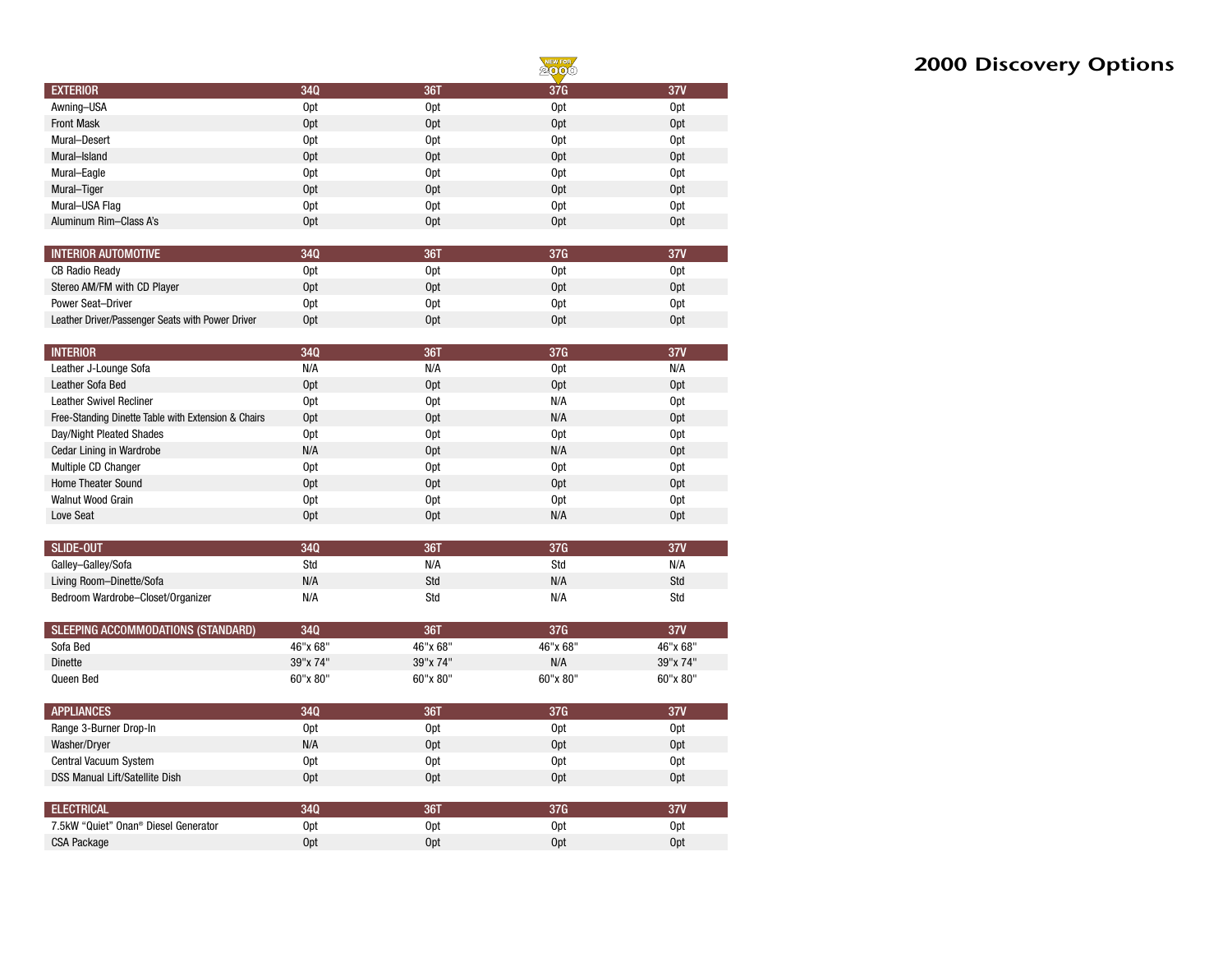## **The Power Platform II Makes The Difference**

*Discovery's quality begins long before the features come on board. We begin by building on our exclusive Power Platform II, a unique truss design welded together using tubular steel that's durable, strong, and dependable. The result is a quiet, nearly flawless ride and increased floor strength. An all-steel foundation further reduces stress loads on the sidewalls and minimizes chassis flex on uneven roads.*

### **Features for the 2000 Discovery**

*For 2000, Discovery offers an abundance of practical, user-friendly exterior features that make the motor home lifestyle convenient and highly stylized. Discovery's new one-piece fiberglass front cap and lower fascia smoothly reduce drag and noise, and set off an expansive view-enhancing, automotive-bonded windshield. Vacubonded ceiling, walls and floor offer maximum protection from the elements, structural durability, and an aerodynamic appeal. Discovery's domed roof and flat ceiling improves strength, allows optimum insulation while affording an interior residential feeling.*



| 1.18                      |
|---------------------------|
| provides more headroom    |
| and the "at home" feeling |
| you expect from a         |
| Fleetwood RV.             |
|                           |
|                           |
| ------------              |

|                           |            |        | بتعديته |        |
|---------------------------|------------|--------|---------|--------|
| <b>DIMENSIONS</b>         | <b>340</b> | 36T    | 37G     | 37V    |
| Overall Length            | 34' 9"     | 36'9'' | 37' 9"  | 37' 9" |
| Overall Height with A/C   | 12'1''     | 12'1'' | 12'1''  | 12'1'' |
| Overall Width (maximum)   | 102"       | 102"   | 102"    | 102"   |
| Interior Height (maximum) | 79"        | 79"    | 79"     | 79"    |
| Interior Width (maximum)  | 96"        | 96"    | 96"     | 96"    |
|                           |            |        |         |        |
| STORAGE CAPACITY (CU.FT.) | <b>340</b> | 36T    | 37G     | 37V    |
| Exterior                  | 84         | 97     | 105     | 107    |
|                           |            |        |         |        |

| <b>LIQUID CAPACITIES (GALLONS/LITERS)</b> | <b>34Q</b> | 36T     | 37G     | 37V     |
|-------------------------------------------|------------|---------|---------|---------|
| <b>Fresh Water</b>                        | 100/378    | 100/378 | 100/378 | 100/378 |
| Water Heater                              | 10/38      | 10/38   | 10/38   | 10/38   |
| Body-Waste Holding                        | 50/189     | 50/189  | 50/189  | 50/189  |
| Grey-Water Holding                        | 50/189     | 50/189  | 50/189  | 50/189  |
| Appliance LPG Tank (wc/see note)          | 25/95      | 25/95   | 25/95   | 25/95   |

*Note: Tank manufacturer's listed water capacity (wc). Actual filled LP capacity is 80% of listing due to safety shutoff required on tank.*

# **2000 Discovery Specifications**

| <b>FREIGHTLINER CHASSIS</b>           | <b>340</b>    | 36T           | 37G           | 37V           |
|---------------------------------------|---------------|---------------|---------------|---------------|
| Engine CID                            | 5.9L          | 5.9L          | 5.9L          | 5.9L          |
| <b>Wheel Base</b>                     | 208"          | 228"          | 242"          | 242"          |
| GVWR Ibs/kgs (1)                      | 26,350/11,952 | 26,350/11,952 | 26,350/11,952 | 26,350/11,952 |
| Front GAWR Ibs/kgs (2)                | 9,350/4,241   | 9,350/4,241   | 9,350/4,241   | 9,350/4,241   |
| Rear GAWR Ibs/kgs (2)                 | 17,000/7,711  | 17,000/7,711  | 17,000/7,711  | 17,000/7,711  |
| Base Weight Ibs/kgs (3)               | 18,700/8,482  | 19,420/8,809  | N/A           | 20,330/9,220  |
| GCWR Ibs/kgs(4)                       | 31,350/14,220 | 31,350/14,220 | 31,350/14,220 | 31,350/14,220 |
| <b>Hitch Rating/Tongue Weight Ibs</b> | 5,000/500     | 5,000/500     | 5,000/500     | 5,000/500     |
| Hitch Rating/Tongue Weight kgs        | 2,268/227     | 2,268/227     | 2,268/227     | 2,268/227     |
| Fuel Capacity gal/lbs                 | 90/630        | 90/630        | 90/630        | 90/630        |
| Fuel Capacity gal/kgs                 | 90/286        | 90/286        | 90/286        | 90/286        |

NEW FOR

*1. GVWR (Gross Vehicle Weight Rating): Means the maximum permissible weight of this motor home. The GVWR is equal to or greater than the sum of the unloaded vehicle weight plus the net carrying capacity.*

*2. GAWR (Gross Axle Weight Rating): Means the maximum permissible loaded weight a specific axle is designed to carry.*

*3. Base Weight: Means the weight of the motor home without fuel, options, water, cargo, or passengers.*

*4. GCWR (Gross Combination Weight Rating): Means the value specified by the motor home manufacturer as the maximum allowable loaded* weight of this motor home with its towed trailer or towed vehicle. Towing and braking capacities may differ. Refer to Fleetwood and chassis *manufacturer manuals for complete information.*